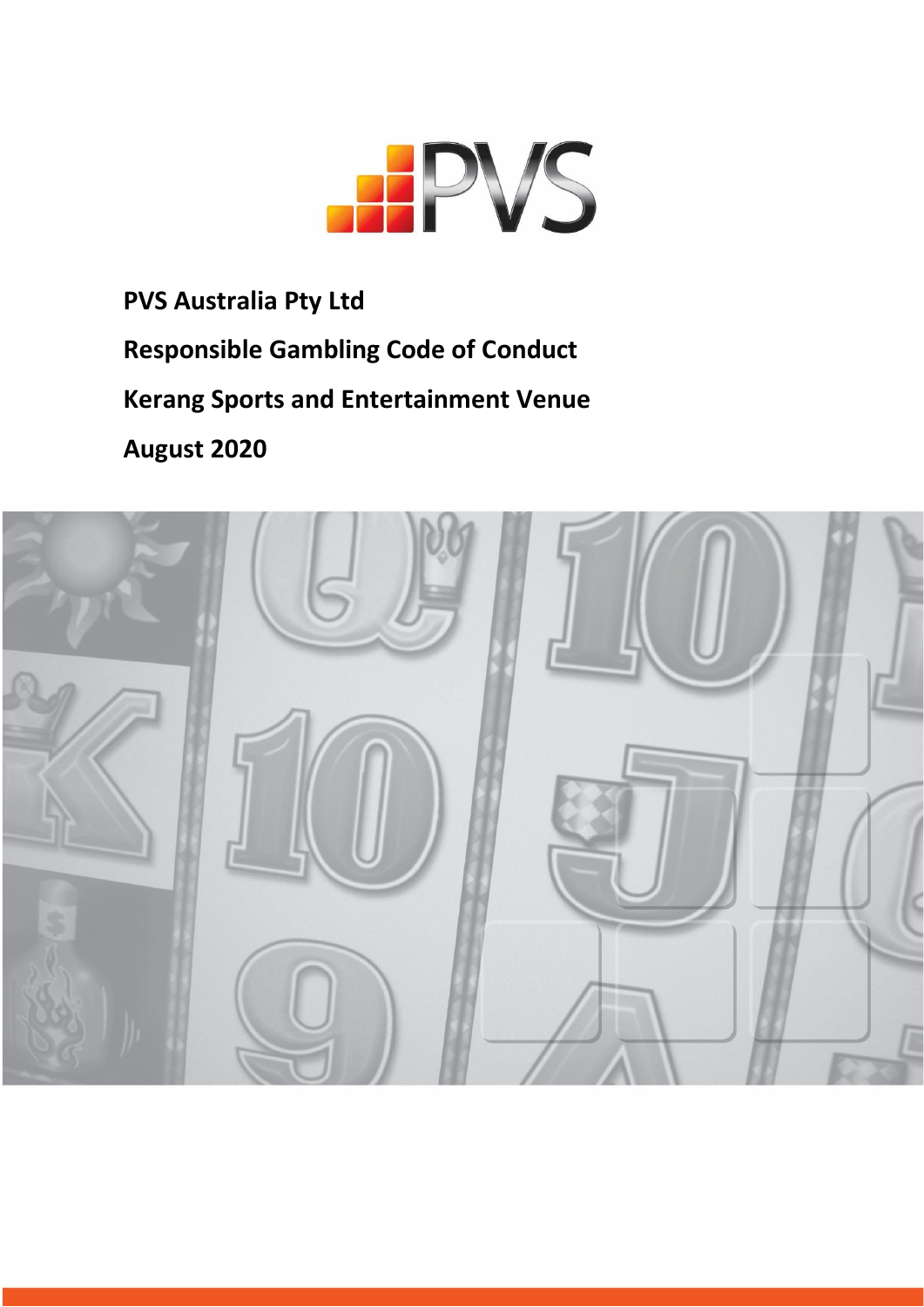# **1. Responsible Gambling Message**

*This venue is committed to providing the highest standards of customer care and responsible gambling. Our Responsible Gambling Code of Conduct describes how we do this.* 

*This venue has a duty to take all reasonable steps to prevent and minimise harm from the operation of gaming machines in this venue, including by monitoring the welfare of gaming machine players, discouraging intensive and prolonged gaming machine play and intervening when a person is displaying behaviour that is consistent with gambling harm.* 

*Responsible gambling in a regulated environment is when consumers have informed choices and can exercise a rational and sensible choice based on their circumstances. It means a shared responsibility with collective action by the gambling industry, government, individuals, and communities.* 

This message is displayed at the entrance to the gaming room and/or at the cashier's station in the gaming room.

# **2. Availability of the Code of Conduct**

This Code will be made available in written form, including in major community languages, to customers upon request. A sign advising customers of this is displayed at the gaming room entrance or the cashier's station in the gaming room.

The Code will also be available (in addition to English) in community languages on the venue's website. (Applies only where the venue has a website)

Languages will include:

- Greek
- Italian
- Vietnamese
- Chinese
- Arabic
- Turkish
- Spanish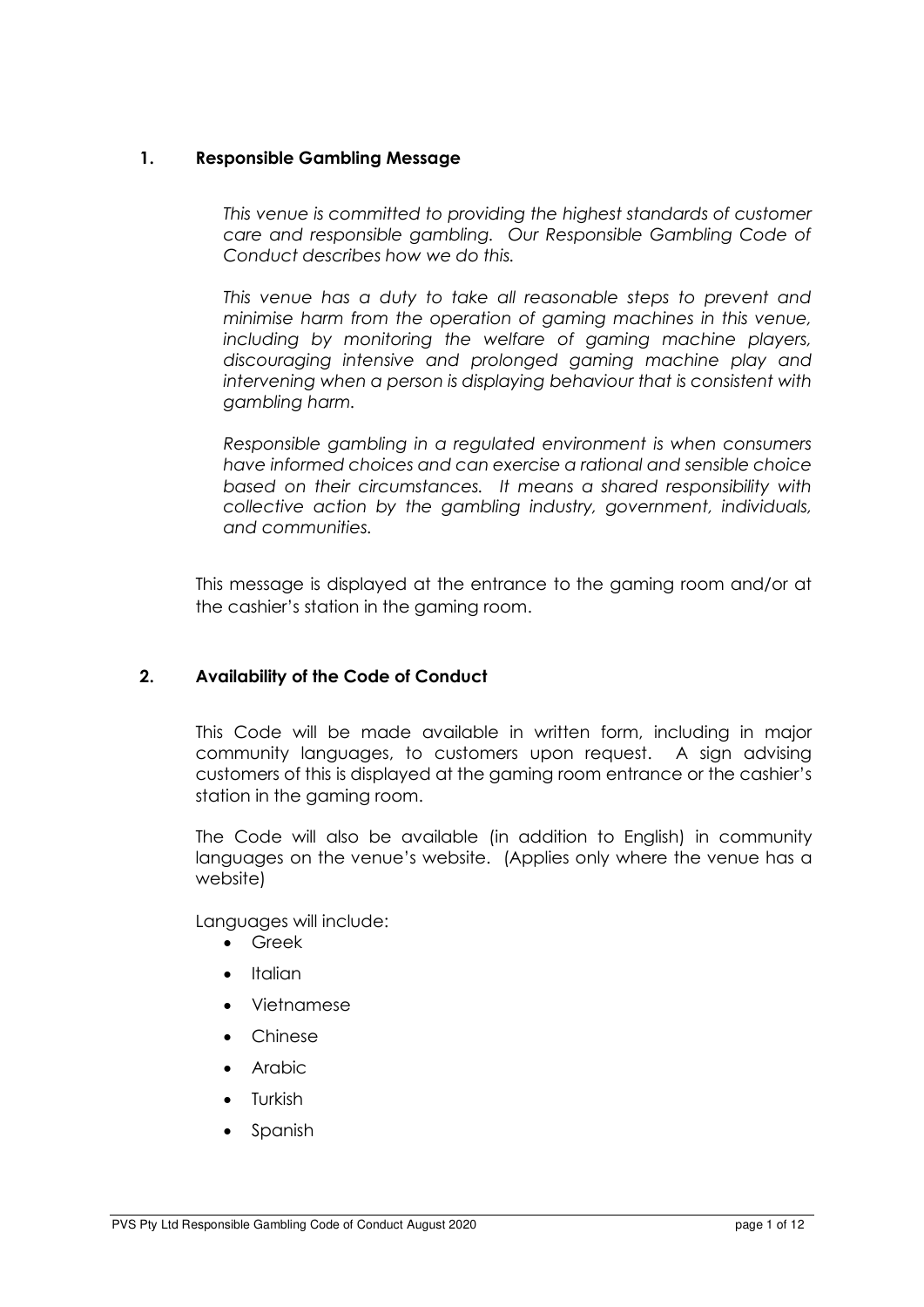# **3. Responsible Gambling Information**

This venue displays responsible gambling information in a range of forms, including talkers, brochures, posters, and Electronic Gaming Machine (EGM) on-screen Player Information Displays (PIDs).

Responsible gambling information will be made available for patrons at the cashier's desk and in venue restrooms. Talkers will be displayed next to each machine and posters will be displayed in the gaming room of each venue.

Responsible gambling information includes:

- How to gamble responsibly
- How to make and keep a pre-commitment decision
- The availability of support services
- The payment of winnings policy
- The prohibition on the provision of credit or the lending of money for gambling
- The venue's self-exclusion program

This venue also provides customers with further information regarding responsible gambling, including:

- How to access the Commonwealth Government's website 'Money Smart' [www.moneysmart.gov.au](http://www.moneysmart.gov.au/) or similar government money management website.
- How gamblers and their families or friends can find gambling support services and self-exclusion programs and the State Government's problem gambling support website [www.responsiblegambling.vic.gov.au](http://www.responsiblegambling.vic.gov.au/)

# **4. Gambling Product Information**

The rules for each Electronic Gaming Machine (EGM) game, including the chances of winning, are available by going to the Player Information Display (PID) screens on the machine. Information on how to view the PID screens is available from a member of staff and/or by reading the Player Information Display (PID) brochure, available within the gaming room at a minimum.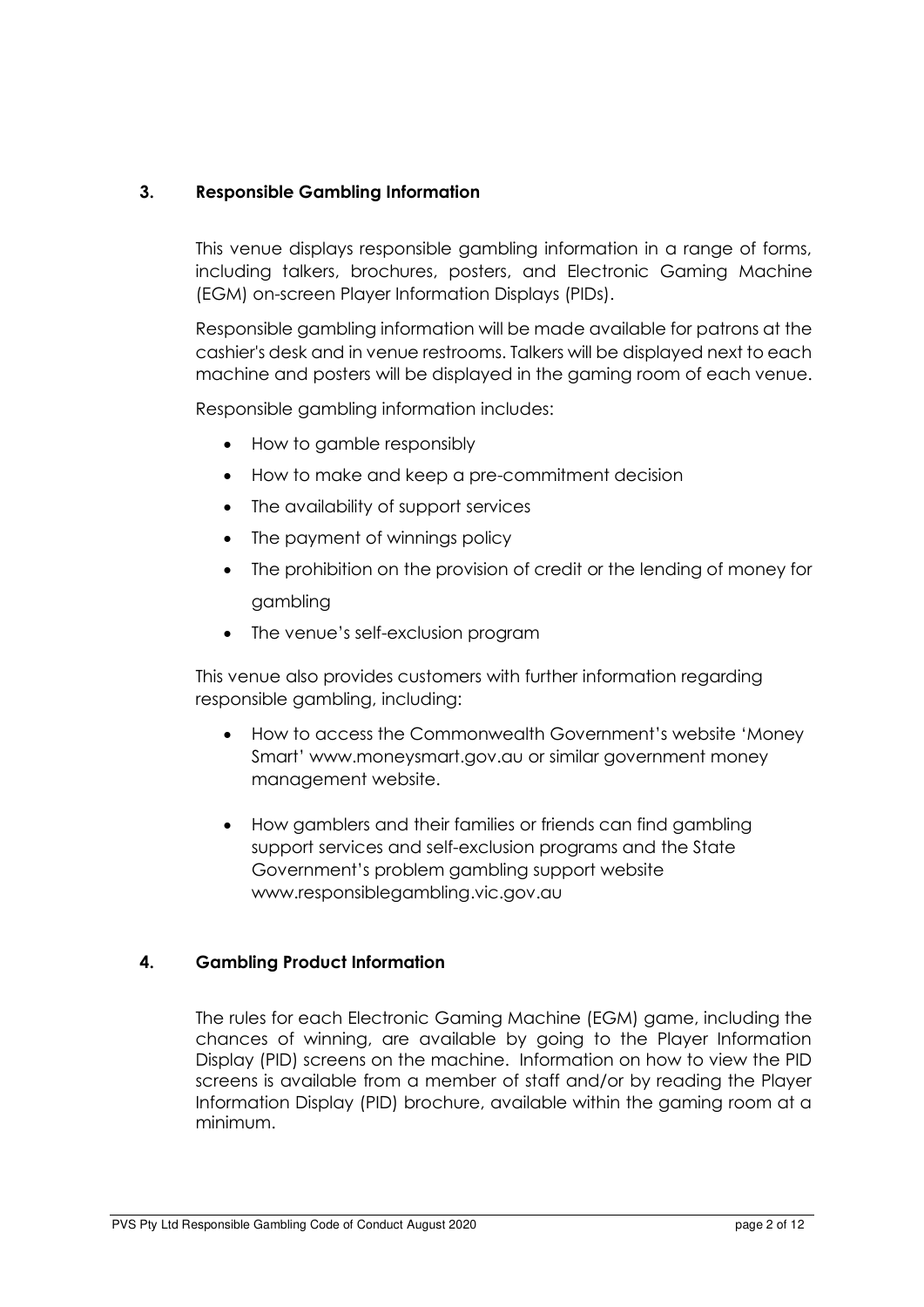# **5. Responsible Gambling Register**

This venue must establish and maintain a responsible gambling register and must ensure that details of all responsible gambling incidents and interventions are recorded in this register, including:

- date and time the incident occurred;
- details of the incident;
- details of the intervention made in response to the incident;
- details of the customer's response to the intervention, if known
- date and time the entry was recorded in the responsible gambling register; and
- the name of the individual if this is provided voluntarily by that individual.

In accordance with the Privacy Act 1988, the responsible gambling register will be held in a secure location within the venue and will only be accessible to venue staff, Victoria Police and VCGLR inspectors.

This venue must retain the information in the responsible gambling register for not less than six months from the day it was recorded in the responsible gambling register.

This venue must provide a copy of the responsible gambling register to the Victorian Commission for Gambling and Liquor Regulation on request.

This venue must provide information in the responsible gambling register to a Venue Support Worker for training and development purposes provided that information does not include the name or identifying characteristics of any person.

# **6. Pre-commitment Strategy**

This venue encourages customers who play Electronic Gaming Machines (EGMs) to set a time and money limit according to their circumstances. Signs in the gaming room and on EGMs recommend that customers set a limit and keep to it.

All EGMs at this venue enable a player to track the time and amount of money spent during a session of play. Information on how to activate session tracking is available from venue staff and in the Your Play and Player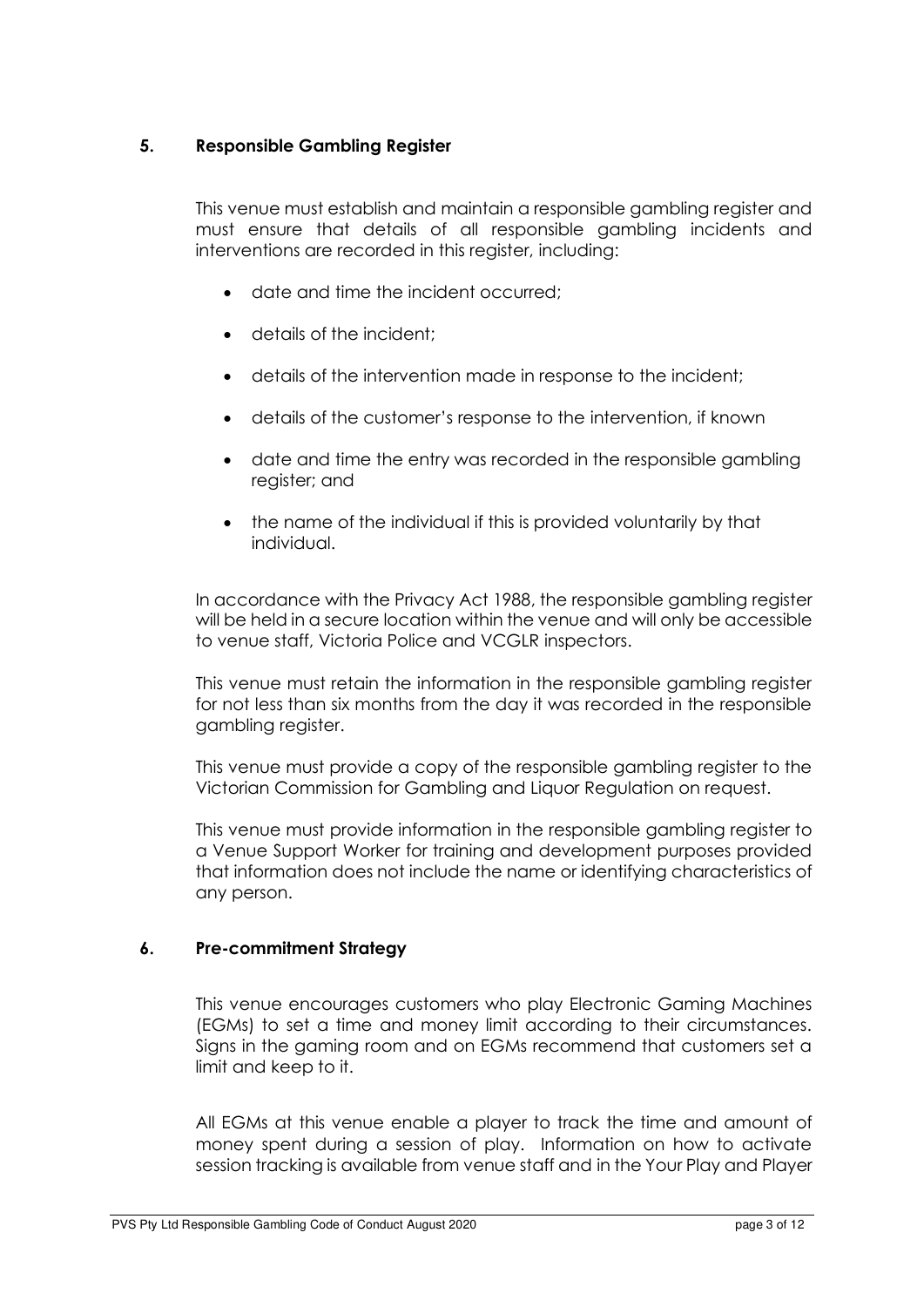Information Display (PID) brochures displayed throughout the venue. Staff at this venue are available to assist customers who wish to use Your Play both at the gaming machine and the kiosk.

Customers can use Your Play to:

- track time and money spent on gaming machines
- set limits of the amount of time and money spent
- set personal messages that appear on the machine while they play
- view their playing history

# **7. Interaction with Customers-Communications with Gamblers**

This venue is committed to providing consistently high levels of customer service, including being constantly aware of their customers and the venue's responsibility towards Responsible Gambling.

This venue must ensure that communications with customers do not:

- induce a person to enter or remain in the gaming machine area;
- induce gaming machine play (with the exception of communication that forms part of a lawful loyalty scheme); or
- reinforce or encourage fallacies or misconceptions about gaming machines, including but not limited to:
	- o telling a person that he or she can make money playing a gaming machine;
	- o telling a person that a gaming machine or gaming machine jackpot has or has not paid, or that it is due to pay winnings;
	- o discussing luck or superstitions;
	- o telling a person that a 'near miss' means the gaming machine is about to pay winnings;
	- o suggesting or encouraging the belief that a spin on a gaming machine is not independent of another spin on that gaming machine;
	- o suggesting or encouraging the belief that there are strategies that a person can use to win when playing a gaming machine (for example, increasing or decreasing the amount bet per line or number of lines on which a bet is made); or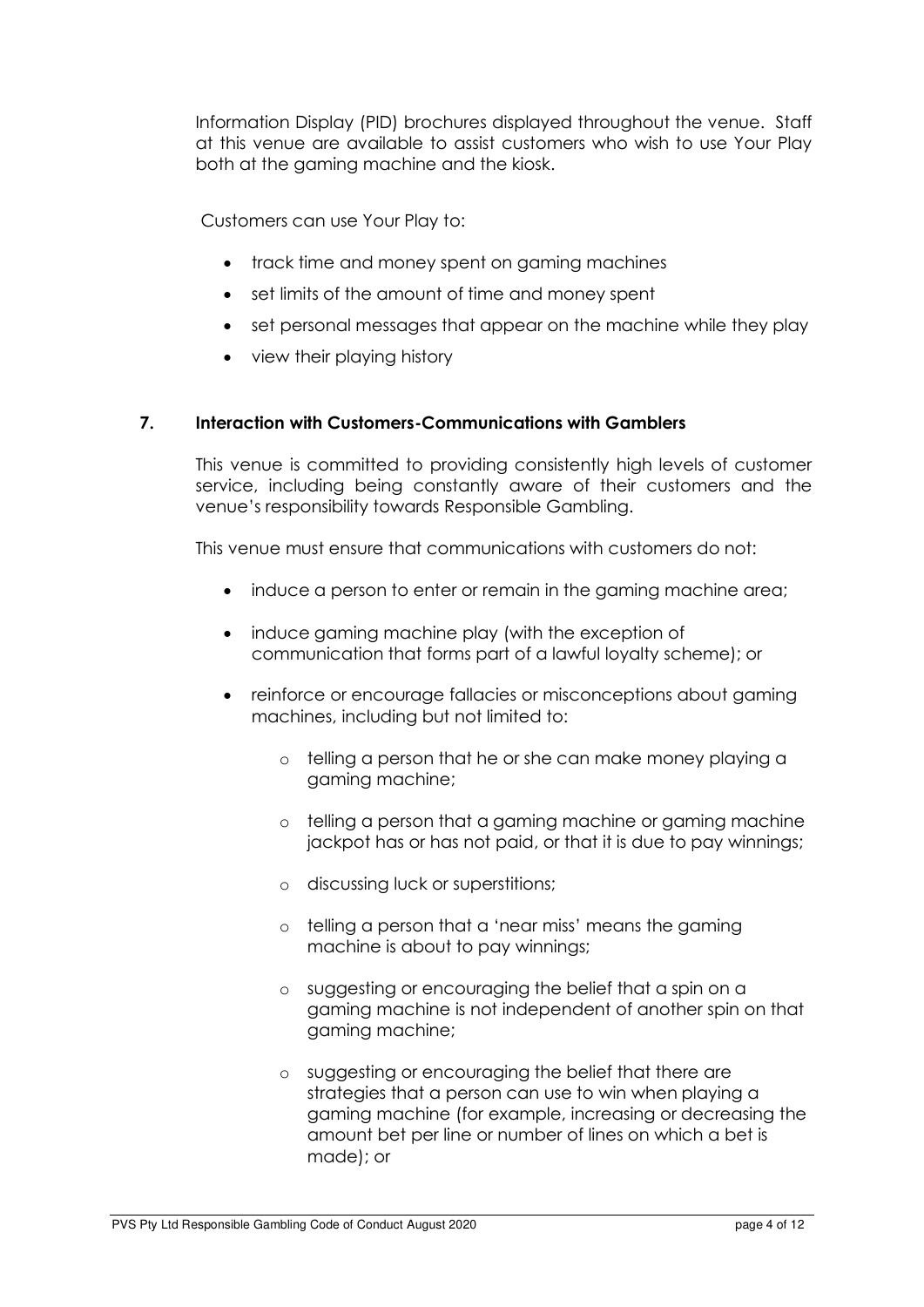o telling a person that he or she deserves to win.

This venue must take reasonable steps to ensure that communications with customers discourage intensive and prolonged gaming machine play. With the exception of EFTPOS signage, this venue must not induce a person to:

- withdraw money, or withdraw more money, from a cash facility; or
- leave the approved venue to obtain money, or obtain more money, to enable that person to play, or to continue to play, a gaming machine.

This venue may however direct a person to a cash facility when requested to do so by a customer.

# **8. Interaction with customers – Signs of Distress**

This venue must take all reasonable steps to ensure the gaming machine area and entrances to the gaming machine area are monitored at all times gaming machines are available for gaming.

A venue operator must take all reasonable steps to ensure that customers in the gaming machine area are regularly observed to monitor behaviour that is consistent with gambling harm.

This venue must not encourage or induce a person to engage in intensive or prolonged gaming machine play.

Staff at this venue are expected to ask a person to take a break away from the gaming machine area where an interaction has occurred and that interaction has determined that the person is angry while gaming or has requested assistance as a consequence of their gaming.

Staff at this venue are expected to interact with a person who has been observed to have been playing gaming machines for a prolonged period without a break and ask that person to take a break away from the gaming machine area.

Staff at this venue are expected to interact with a person who:

- has been asked to take a break and refuses to take a break away from the gaming machine area;
- plays multiple gaming machines simultaneously; or
- reserves a gaming machine in order to play another gaming machine.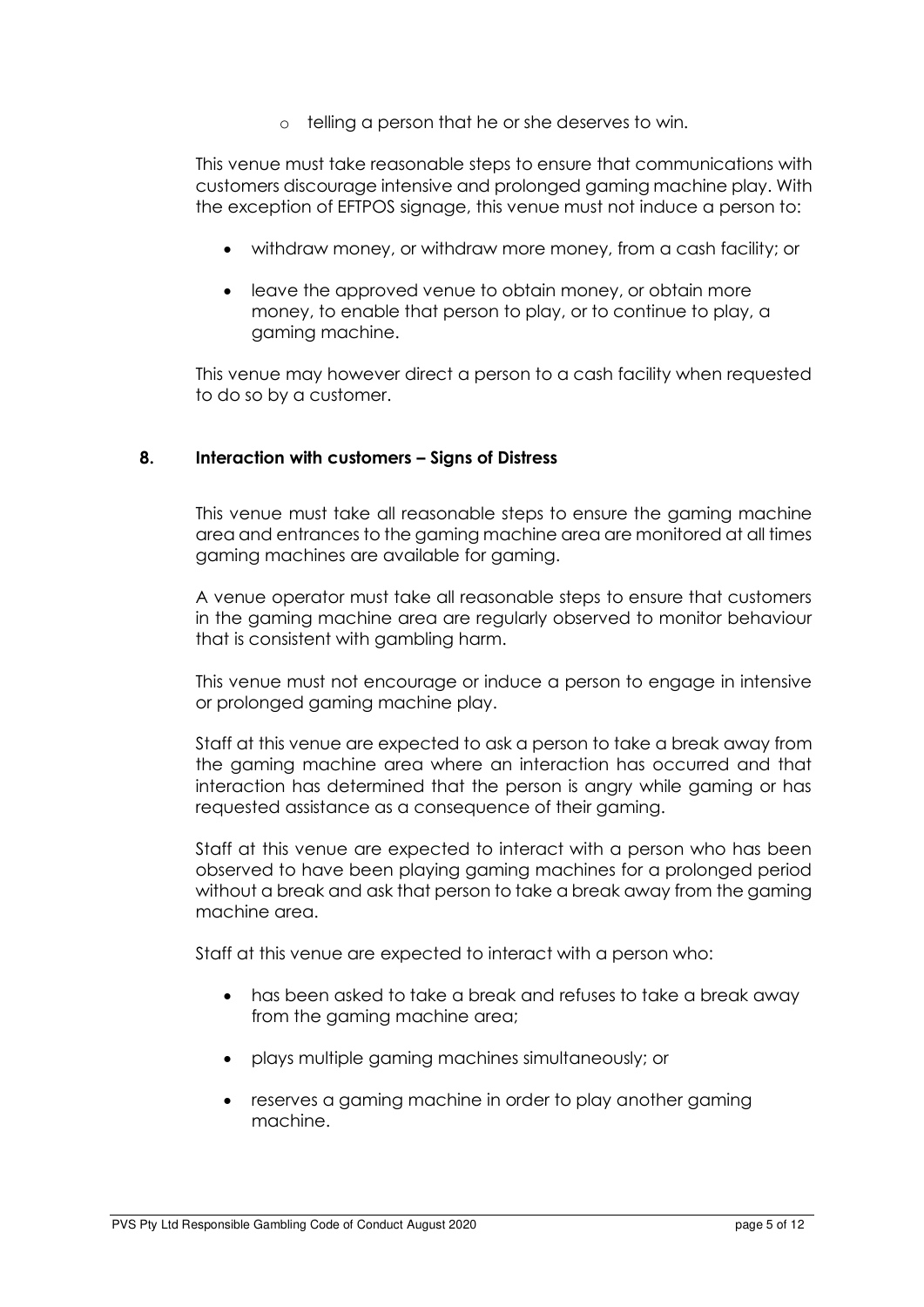A person, who approaches a staff member for information about problem gambling services or shows signs of having a problem with their gambling, will be directed to the Responsible Gambling Officer/Gaming Duty Manager for help.

A customer displaying signs of distress or unacceptable behaviour will be approached by a staff member who will offer assistance. These signs may include, but not be limited to:

- a person either gambling every day or finding it difficult to stop gambling at closing time;
- gambling for extended periods. That is, gambling for three hours or more without a break;
- avoiding contact while gambling, communicating very little with anyone else, barely reacting to events going on around them;
- making requests to borrow money from staff or other customers or continuing to gamble with the proceeds of large wins;
- displaying aggressive, anti-social or emotional behaviour while gambling.

This assistance may take the form of:

- staff interacting with the customer and encouraging them to take a break from the gaming machine;
- staff offering the customer some refreshments (e.g. cup of tea or coffee) in a quieter, more private part of the gaming venue.

If the behaviour could be due to problem gambling, the customer will be referred to the Responsible Gambling Officer.

Contacts with customers by the Responsible Gambling Officer are to be recorded in a Responsible Gambling Register**.** 

# **9. Interaction with Venue Staff**

Staff at this venue are not permitted to gamble, including playing gaming machines, keno, or wagering on their rostered day of work.

Venue management may decide not to permit staff from playing gaming machines at any time.

This venue will reflect their staff gambling policy in the Venue's Responsible Gambling Policy and Procedures Manual together with a Staff Gambling Policy Statement in the Venue's Responsible Gambling Register.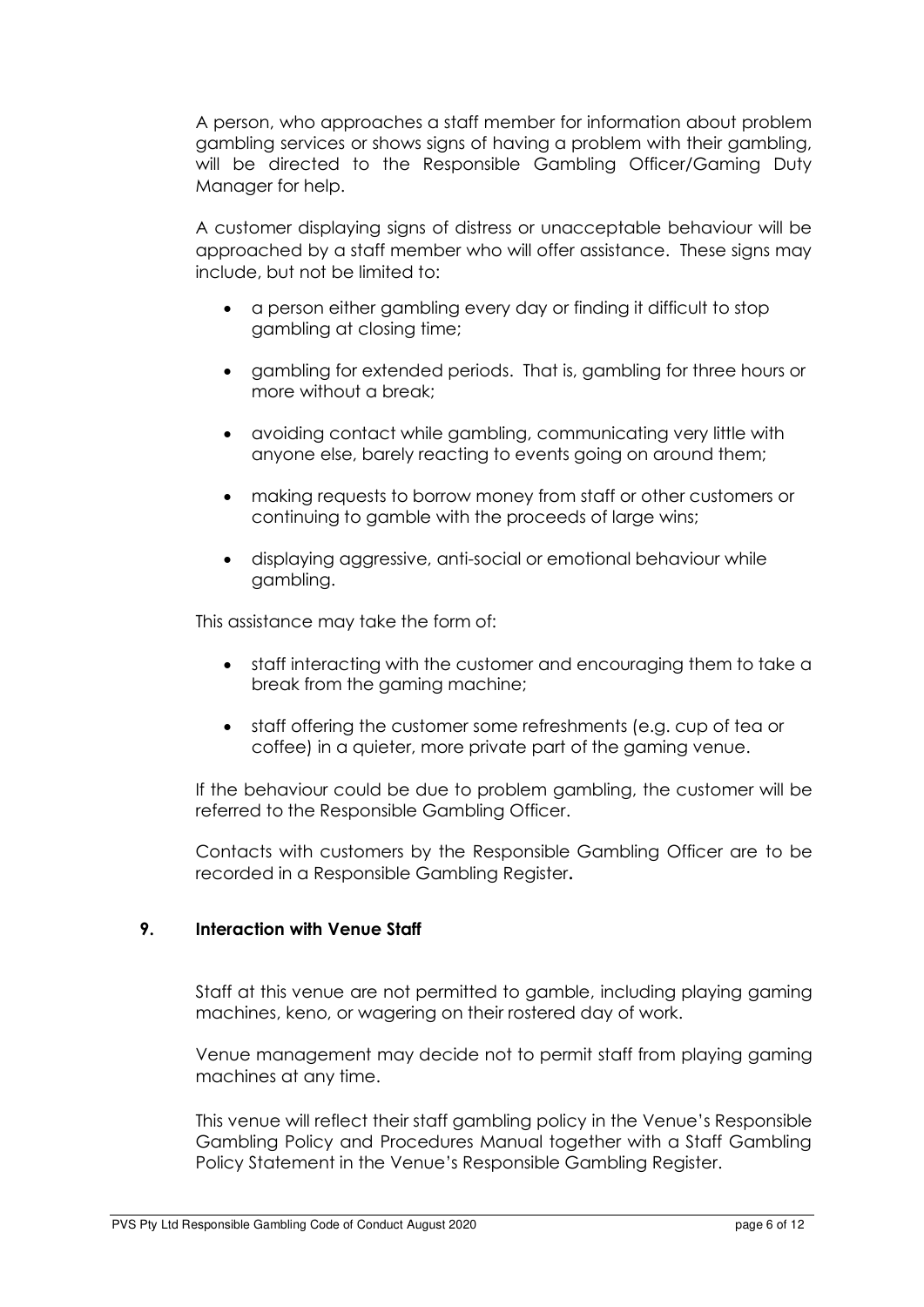This venue must provide information to staff so that they are aware of their increased risk of harm from gambling. This venue will also assist any staff member who indicates they may have a gambling problem by ensuring they are given information about problem gambling and the support services available. The employee's right to privacy will be respected and any such matters will not be recorded in the register.

# **10. Interaction with Problem Gambling Support Services**

This venue is committed to maintaining strong links with local problem gambling support services. This venue is expected to ensure that staff who have day-to-day management of the operation of the venue and responsible gambling officers meet with the venue's nominated venue support worker at least once every six months.

Examples of these meetings may include:

- holding annual staff training session, run by the local Gambler's Help service;
- information sessions between the Venue Operator / Manager and the Gambler's Help service.

Details of these meetings will be kept in a Responsible Gambling Folder/ Register to be located in the Gaming Room. The meeting details must include:

- time and date of the meeting;
- attendees at the meeting;
- topics discussed;
- outcomes / action items from the meeting;
- next meeting date.

Senior management, in consultation with the Gambler's Help Venue Support Program, may decide to conduct more frequent staff training sessions/meetings. Additional engagement will be negotiated with the Gambler's Help Venue Support program.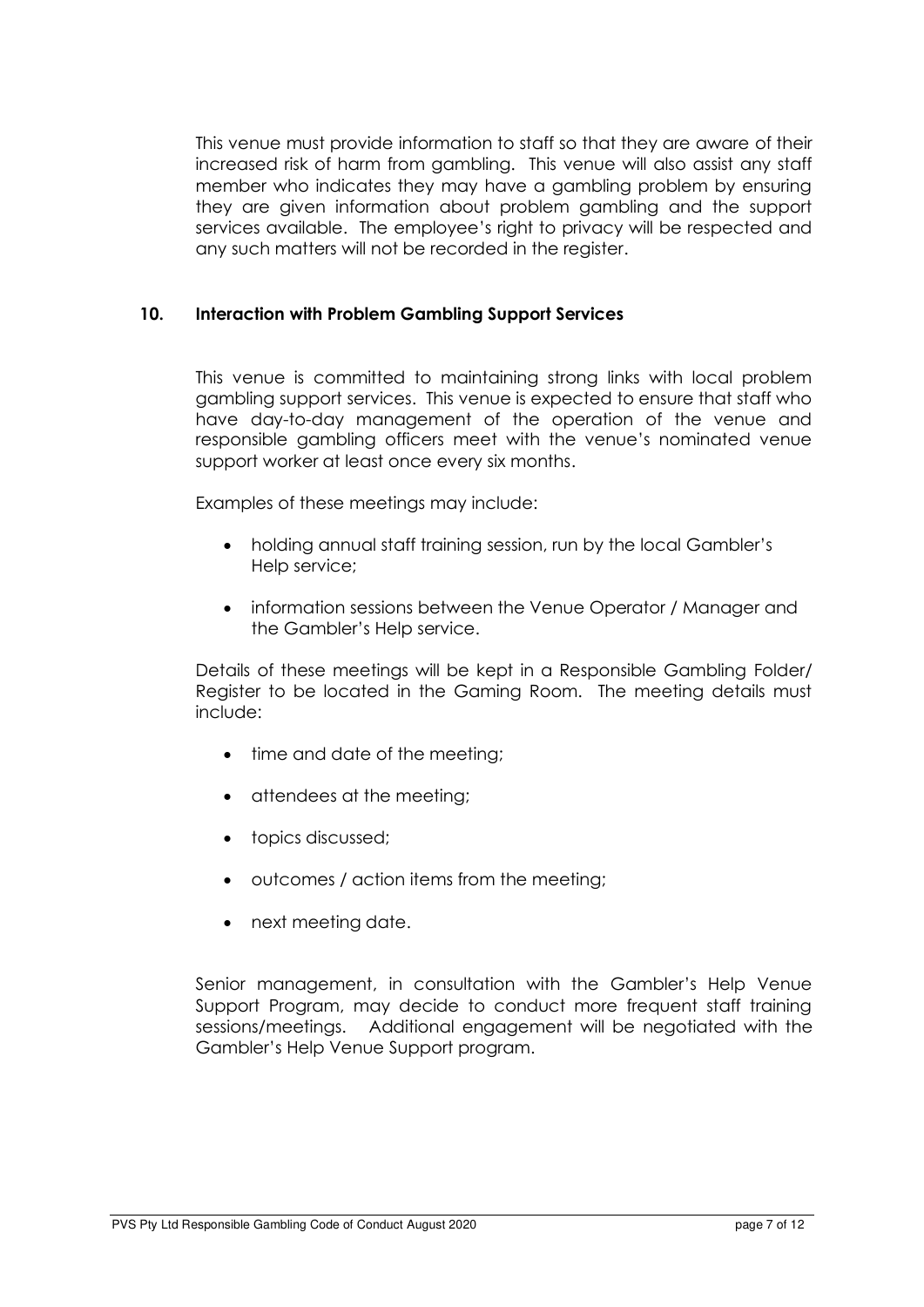# **11. The Gambling Environment**

Customers will be encouraged to take regular breaks from gaming machine play. This encouragement may take the form of an announcement regarding a staged event. Types of staged events may include:

- Announcing that morning tea is now available;
- Announcing a member's draw;
- The commencement of entertainment activities.

This venue must take all reasonable steps to discourage a person from reserving a gaming machine in order to play another gaming machine in the gaming machine area.

During the opening hours of food and beverage facilities outside the gaming machine floor, this venue must ensure that a person can order and be served food and beverage without having to enter the gaming machine area.

This venue may offer a person seated at or playing a gaming machine food or beverage provided it is offered as part of an interaction with that person.

### **12. Responsible Gambling Officer**

This venue must nominate Responsible Gambling Officers for this venue.

A Responsible Gambling Officer must be available in the gaming machine area at all times gaming machines are available for gaming.

This venue must display prominently in the gaming machine area a notice advising that a Responsible Gambling Officer is available for assistance at all times.

This venue's Responsible Gambling Officer must take all reasonable steps to:

- monitor the gaming machine area and ensure compliance with the Act, regulations and this Code;
- ensure that staff record responsible gambling incidents and interventions in the responsible gambling register;
- observe customers who display behaviour that is consistent with gambling harm and provide assistance as necessary;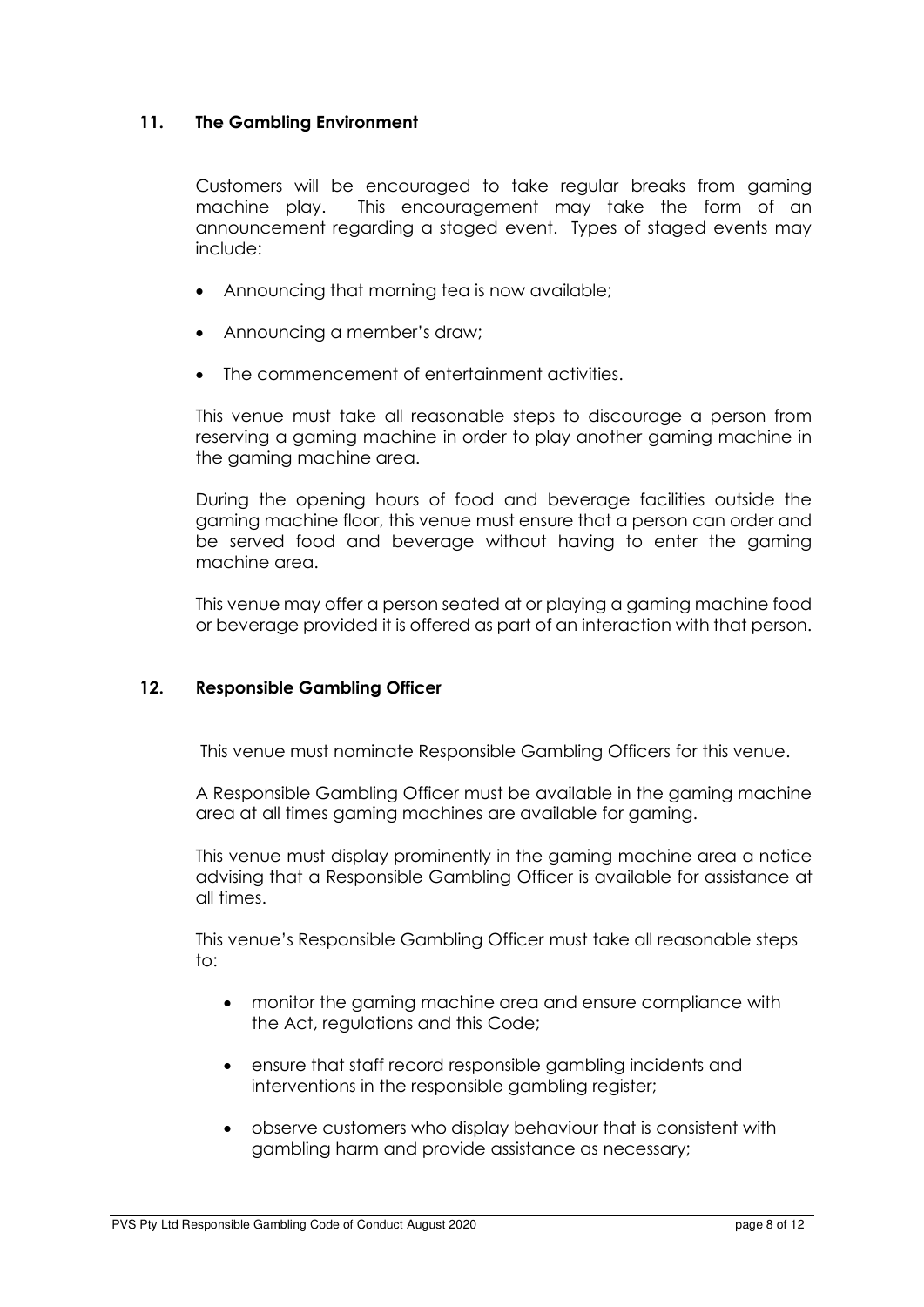- provide advice to staff about gambling harm and how to respond to signs of gambling harm: and
- respond to customer enquiries and complaints about the supply of gambling in the approved venue.

A Responsible Gambling Officer must complete prescribed responsible service of gambling training, if any.

# **13. Customer Complaints**

A customer with a complaint about the operation of this Code of Conduct should make it in writing directly to the venue management. All complaints will be checked by the Venue Manager to make sure that they are about the operation of this Code. Complaints about customer service or machine operations should go directly to the Venue Manager/staff on duty. Venue staff will assist customers with this process if asked.

Complaints will be investigated sensitively and as soon as possible. Complaints will be resolved in the following way:

- all complaints will be acknowledged promptly;
- if it is decided not to investigate the complaint as it does not relate to the operation of the Code, you will be informed of the reasons;
- during the investigation of your complaint the Venue Manager may seek information from the staff member concerned on the subject of the complaint;
- the Venue Manager will seek to establish whether you have been treated reasonably and in accordance with the Responsible Gambling Code of Conduct;
- if your complaint is substantiated, the Venue Manager will inform you of the action that is to be taken to remedy the problem;
- you will always be informed of the outcome of your complaint;
- complaint details will be maintained in the Responsible Gambling Register;
- information about the complaints will be provided to the VCGLR if requested.

If a complaint cannot be resolved at the venue it goes for resolution to the Institute of Arbitrators and Mediators Australia (IAMA). Either party involved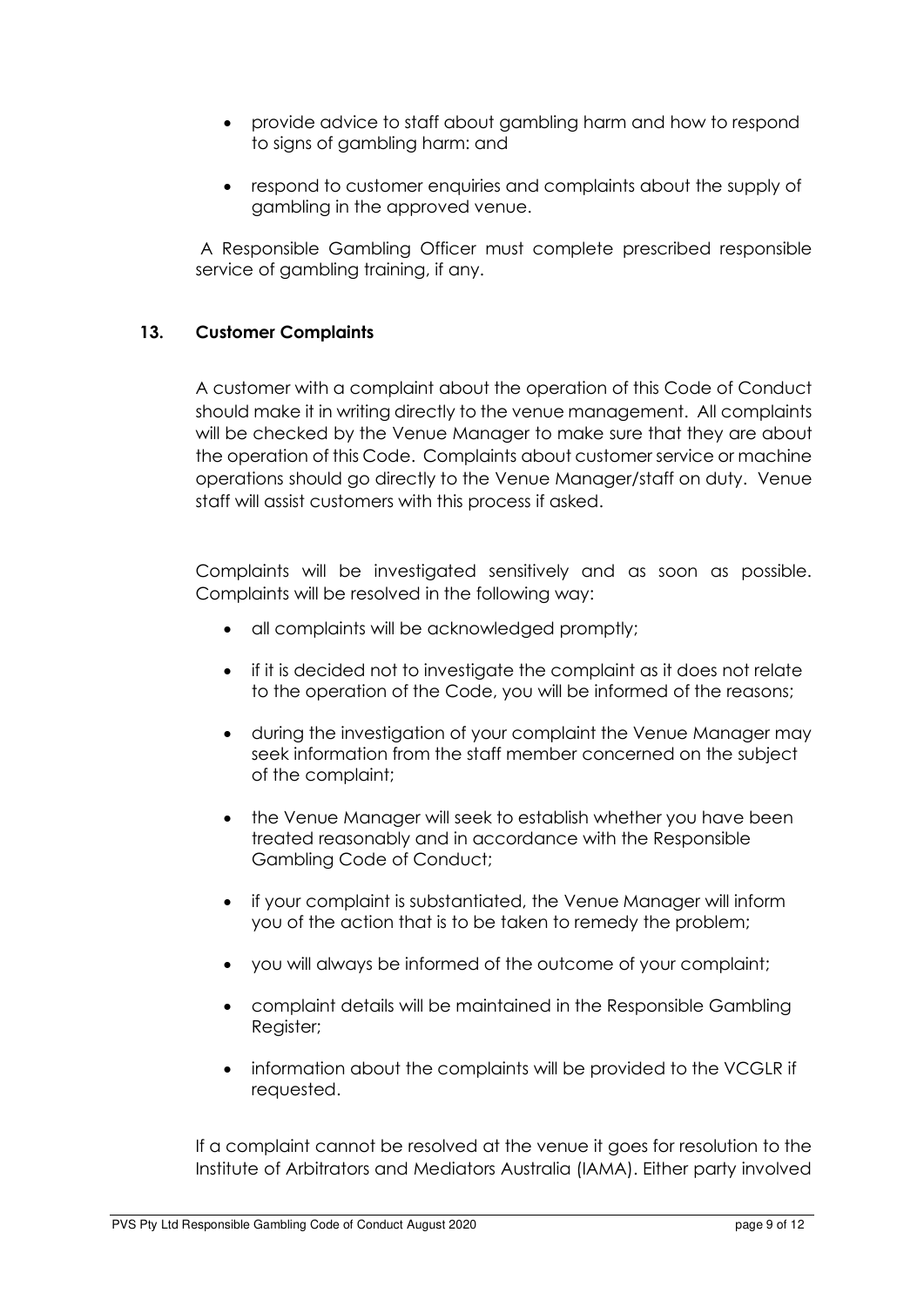in the complaint may contact the IAMA. To initiate a complaint either party can go to IAMA's web site (www.iama.org.au), download a Dispute Resolver form, and then submit this completed form with the relevant fee to the IAMA. The mediator / arbitrator will then contact both parties to facilitate a resolution. These forms are also available at this venue.

Note: Complaints sent to this independent body for resolution may be expensive. All parties are urged to attempt to resolve the matter at the venue level before going to professional mediation.

Documentation regarding all complaints (both valid and invalid) against the Code must be maintained in the Responsible Gambling Folder / Register for access by the VCGLR as required.

### **14. Prohibition of Gambling by Minors**

Gambling by minors, including the sale of gambling products and services, is prohibited. Signs are located at every gaming room entrance banning minors from entering the room. All staff share the responsibility for asking for proof of age if they are uncertain whether a customer is at least 18. If relevant verification cannot be produced, the customer must be asked to leave the gaming room.

#### **15. Financial Transactions**

This venue does not cash cheques from customers. A sign stating this is displayed at the cashier's station in the gaming room.

Winnings below \$2,000 from gaming machines at this venue can be paid by cash and/or cheque. By law, all winnings, or accumulated credits of \$2,000 or more must be paid out entirely by cheque, which cannot be made out to cash. These winnings or accumulated credits cannot be provided as machine credits. A Prize Payment Register is maintained in the gaming room.

#### **16. Advertising and promotions**

Unaddressed advertising of EGM gambling products is prohibited in Victoria.

All non-EGM advertising undertaken by or on behalf of this venue will comply with the advertising Code of Ethics adopted by the Australian Association of National Advertisers.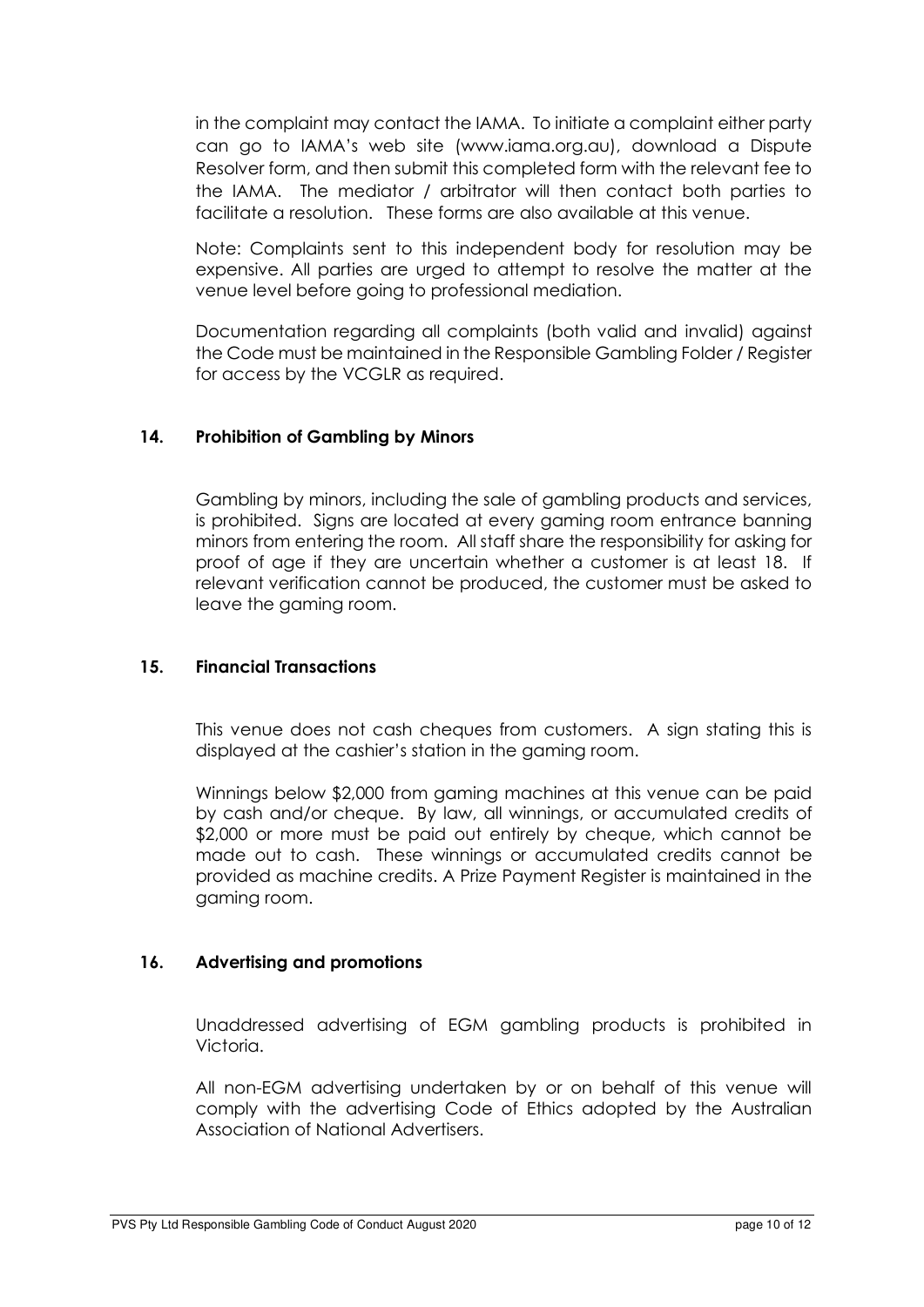Each prospective advertisement and promotion will be checked against a checklist developed from the AANA Code of Ethics to ensure compliance.

Further, prior to publishing, management will review all advertising and promotional material to ensure that it will:

- not be false, misleading, or deceptive about odds, prizes, or the chances of winning;
- not be offensive or indecent in nature;
- not create an impression that gambling is a reasonable strategy for financial betterment;
- not promote the consumption of alcohol while purchasing gambling products;
- have the consent of any person identified as winning a prize prior to publication.

# **17. Customer Loyalty Scheme Information**

 In the event of this venue offering a customer loyalty scheme, a brochure will be made available detailing the appropriate information about the customer loyalty scheme available to participants.

 This information will include the rules of the loyalty scheme including how and when rewards accrue, expire, and are redeemed.

Participants will be informed about any benefits they have accrued as part of the loyalty scheme via a written statement or email at least once a year. Self-excluded persons may not join or remain in any loyalty scheme.

# **18. Implementation of the Code**

This venue is to ensure that the Code is included in the induction process provided for staff prior to their commencement of employment. At the introduction of the Code the venue is to ensure that all staff currently employed by the venue receives a copy of the Code. The venue will also ensure that PVS Australia Pty Ltd conduct regular Code compliance audits. The frequency of these audits will be at the discretion of the venue and PVS Australia Pty Ltd.